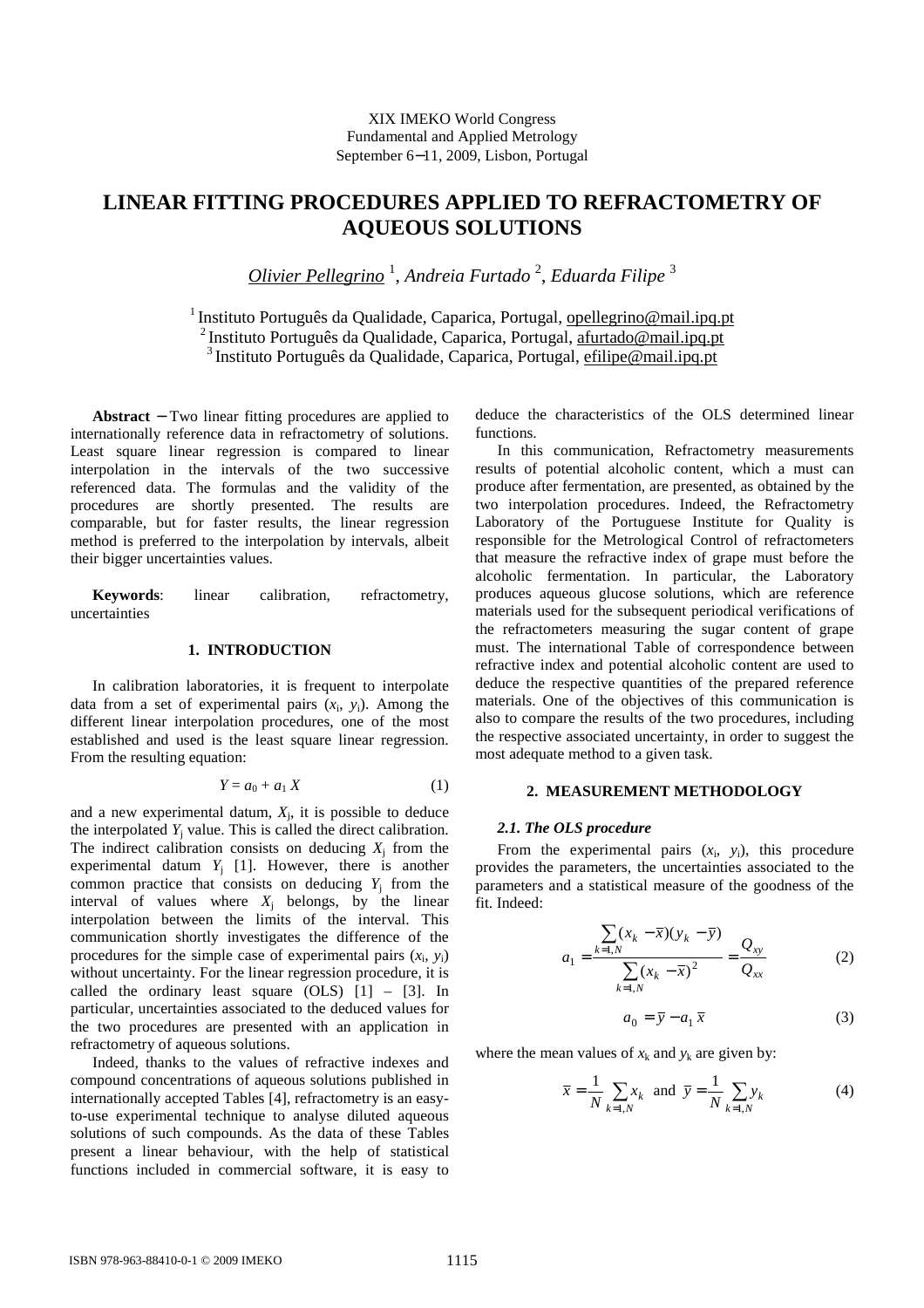with the respective uncertainties:

$$
u^{2}(a_{1}) = \frac{S_{R}^{2}}{Q_{xx}}
$$
 (5)

$$
u^{2}(a_{0}) = \left(\frac{1}{N} + \frac{\overline{x}^{2}}{Q_{xx}}\right) S^{2} R
$$
 (6)

and:

$$
u(a_0, a_1) = -\overline{x} \frac{S_R^2}{Q_{xx}} = -\overline{x} u^2(a_1)
$$
 (7)

where:

$$
S_R^2 = \frac{\sum_{k=1,N} (y_k - a_0 - a_1 x_k)^2}{N - 2}
$$
 (8)

and the goodness of the linear fit being estimated by:

$$
t = \frac{a_1}{u(a_1)}\tag{9}
$$

In other words, the null hypothesis  $a_1 = 0$  is rejected if, when comparing with the Student's *t* distribution:

$$
t > t_{\frac{\alpha}{2}, N-2} \tag{10}
$$

for  $N-2$  degrees of freedom and the significance level  $\alpha$ .

A commercial software, like Excel, provides all the functions allowing to estimate the parameters displayed above. Therefore, from the experimental pairs  $(x_i, y_i)$ , all the expressions above are then easily evaluated.

From the experimental value  $X_j$ , with the associated uncertainty  $u(X_i)$ , it is possible to deduce the interpolated  $Y_i$ value using the OLS procedure. The associated uncertainty is then deduced by using the law of propagation of uncertainties [5] to  $Y_j(a_0, a_1, X_j)$  in the equation (1):

$$
u^{2}(Y_{j}) = \sum_{k} \left(\frac{\partial Y_{j}}{\partial Z_{k}}\right)^{2} u^{2}(Z_{k}) + 2 \sum_{k \neq l} \frac{\partial Y_{j}}{\partial Z_{k}} \frac{\partial Y_{j}}{\partial Z_{l}} u(Z_{k}, Z_{l}) \qquad (11)
$$

leading, with the help of equations (2) to (6), to:

$$
u(Y_j) = \sqrt{a_1^2 u^2(X_j) + \left\{\frac{(X_j - \overline{x})^2}{Q_{xx}} + \frac{1}{N}\right\}S_R^2}
$$
 (12)

Since the experimental values  $Y_i$  were obtained in different conditions that the pairs  $(x_i, y_i)$ , the equation (12), including the term  $(a_1 u(Y_j))^2$ , is preferred to the one published in the Standard [1] and generally used [6].

#### *2.2. Interpolation by intervals procedure*

From the experimental value  $X_j$ , lying in the interval of successive reference data  $[x_i, x_{i+1}]$ , it is current to deduce  $Y_j$ belonging to the interval  $[y_i, y_{i+1}]$ , according to:

$$
Y_j = \frac{y_{i+1} - y_i}{x_{i+1} - x_i} (X_j - x_i) + y_i
$$
 (13)

As, in this communication, we consider the experimental pairs (*x*<sup>i</sup> , *y*i) without any associated uncertainty, the uncertainty associated to  $Y_j$ , deduced from equation (13) is:

$$
u(Y_j) = \left| \frac{y_{i+1} - y_i}{x_{i+1} - x_i} \right| u(X_j)
$$
 (14)

The model of this procedure is simpler than the previous one. However, it needs to be updated for all the different intervals, which is more time consuming.

#### *2.3. Experimental methodology*

The preparation of aqueous glucose solutions was performed gravimetrically with balances calibrated at the Mass Primary Laboratory of the IPQ, following the Recommendation of the Organization of the International Legal Metrology 124 [7]. Our standard refractometer is a Mettler Toledo RE 50, with a 0,00001 resolution and which is calibrated through LGC certified solutions. This reference measuring instrument also has 0,01 ºC resolution thermostat that maintains the temperature at the reference value of 20,00 ºC for the measurements.

For three different refractive index nominal values, corresponding to potential alcoholic volumetric fractions of 6 %, 11 % and 16 %, linear regressions are determined from 30 pairs  $(x_i, y_i)$  published in the international Tables [4]. For each refractive index nominal value, the refractive indexes of five different glucose solutions are measured three times in the 0,4 mL cell of our reference refractometer, from three different takes of the same sample.

Following the model of equation (12) or of equation (14), depending on the adopted procedure, the estimation of the uncertainty associated to the linear model always includes the uncertainty  $u(X_i)$ . In addition to its repeatability uncertainty component, the latter has a component due to the refractometer resolution, a component due to the temperature effect and another due to the refractomer calibration. The resulting quadratic sum of all these components is then equal to the square of  $u(X_i)$ .

Finally, the Welch-Satterthwaite's relationship is used to deduce the effective degree of freedom of the standard uncertainty  $u(Y_i)$ , leading to the covering factor,  $k$ , through the inverse *t* Student's distribution. The multiplication of  $u(Y_i)$  by *k*, almost equal to 2,00 for all the systems considered here, gives the expanded uncertainty  $U(Y_i)$ . The final result can then be written as:  $Y_j \pm U(Y_j)$ .